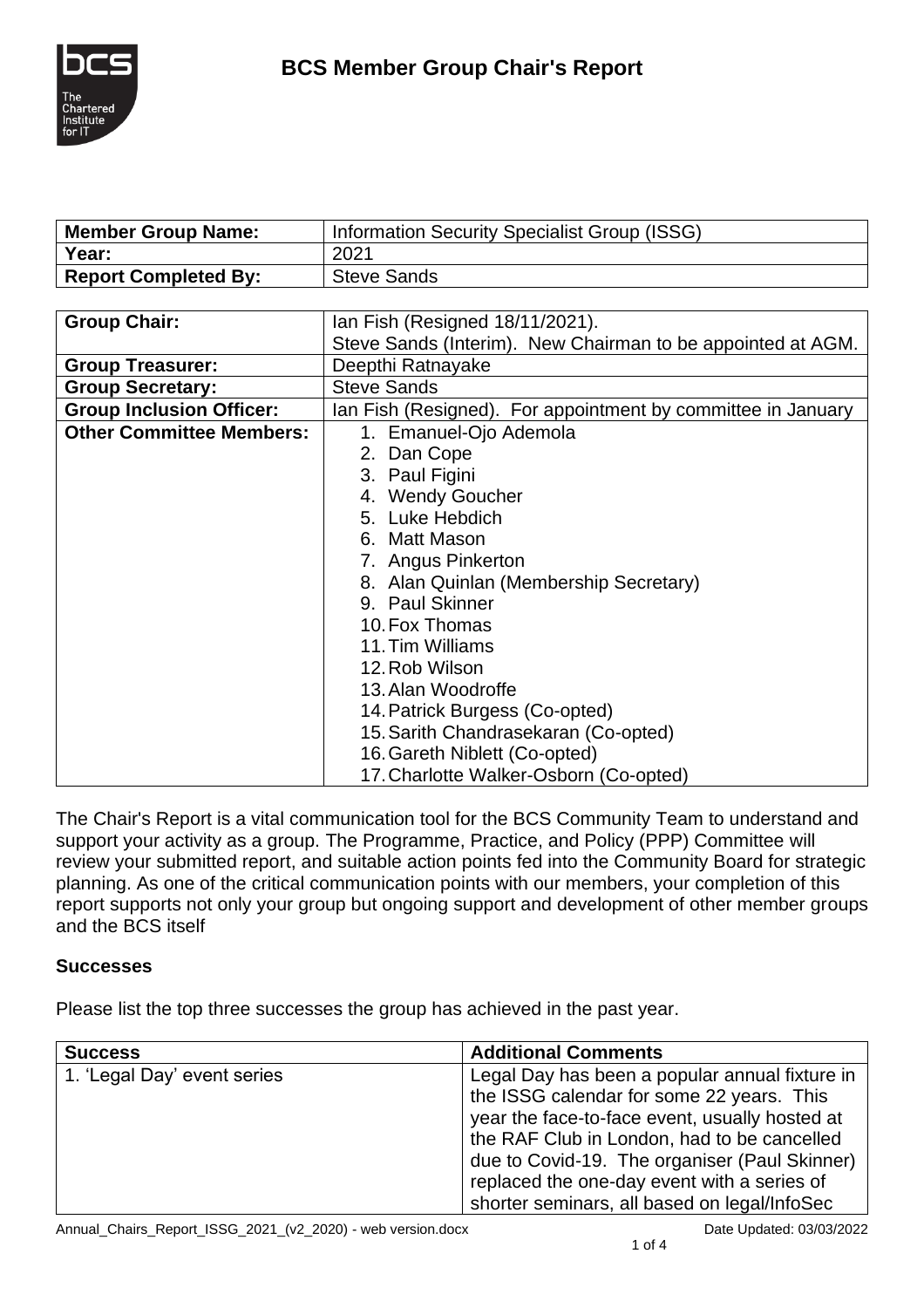

|                              | topics, which turned out to be even more<br>popular than usual.                                                                                                                                                                                                                                                                   |
|------------------------------|-----------------------------------------------------------------------------------------------------------------------------------------------------------------------------------------------------------------------------------------------------------------------------------------------------------------------------------|
| 2. Early careers series      | A very successful series of interactive events<br>have been delivered in the last 12-months,<br>which have engaged numerous young<br>professionals starting out on their information<br>security careers.                                                                                                                         |
| 3. Merger of YPISG into ISSG | This year saw the completion of the merger of<br>the Young Professionals Information Security<br>Group into the ISSG. It fits very well with our<br>aim of expanding the membership and makeup<br>of the group. Sarith Chandrasekaran, who<br>previously chaired the YPISG, has become an<br>active member of the ISSG committee. |

# **Plans**

Please list the top three activities the group is planning for next year.

| <b>Planned Activity</b>                                        | <b>Additional Comments</b>                                                                                                                                                                                                                                                                                                                                                                                                                                                                                               |
|----------------------------------------------------------------|--------------------------------------------------------------------------------------------------------------------------------------------------------------------------------------------------------------------------------------------------------------------------------------------------------------------------------------------------------------------------------------------------------------------------------------------------------------------------------------------------------------------------|
| 1. Events programme                                            | A full programme of relevant and topical<br>events which will be delivered by experts and<br>professionals in the field of Information<br>Security. The programme will be covering<br>current issues relating to the Information and<br><b>Cyber Security communities.</b>                                                                                                                                                                                                                                               |
| 2. Engagement with the wider BCS                               | It is an ambition of the ISSG to attract more<br>members from across the BCS.<br>One of the ways we gain interest is through<br>thought leadership contributions to ITNow,<br>which are presently provided by our committee<br>member and treasurer, Deepthi Ratnayake.<br>We also hope to make better use of the private<br>ISSG LinkedIn group, which has over 6,000<br>members.<br>And finally, we continue to engage with<br>branches and other specialist groups wherever<br>possible to host collaborative events. |
| 3. Improved alignment with the BCS Strategic<br><b>Pillars</b> | A wide variety of ISSG activities support the<br>five strategic pillars of the BCS.<br>Supporting Careers has been the focus of<br>our Early Careers series, recognising the                                                                                                                                                                                                                                                                                                                                             |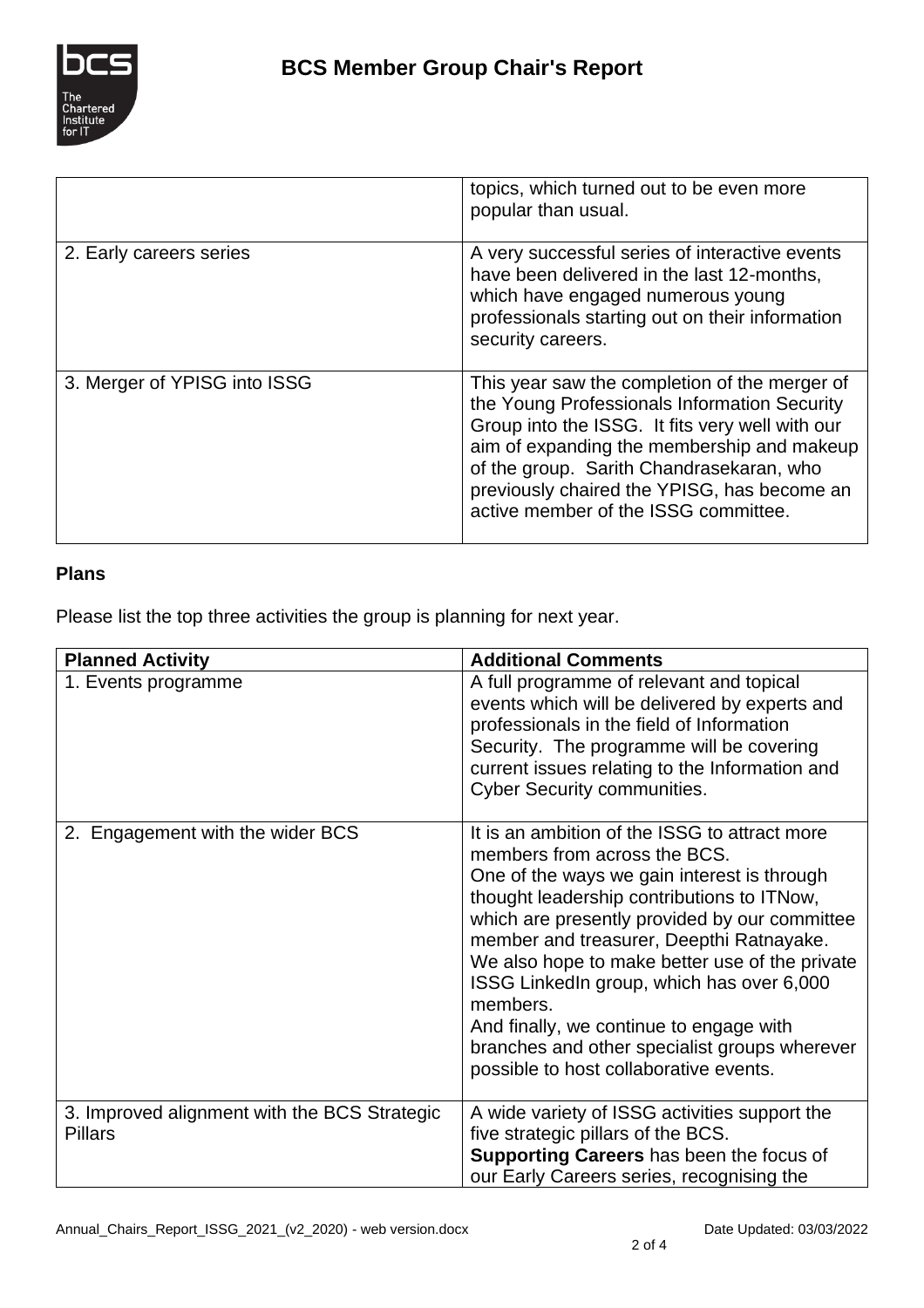

| importance of engaging today with the<br>professionals of tomorrow.<br>For Sharing Expertise, the ISSG maintains an<br>annual programme of relevant, topical, and<br>informative events which are beneficial and<br>can Influence Practice for all IT professionals<br>who have an interest in Information Security.<br>The ISSG committee is committed to<br><b>Improving Education.</b> The committee is<br>made up of a diverse group of professionals<br>from both industry and education. We are<br>planning a 'bridging the gap' event in the<br>coming year to bring these two areas even<br>closer and encourage greater links between<br>academic and professional development. We<br>believe this will also continue to <b>Drive</b> |
|------------------------------------------------------------------------------------------------------------------------------------------------------------------------------------------------------------------------------------------------------------------------------------------------------------------------------------------------------------------------------------------------------------------------------------------------------------------------------------------------------------------------------------------------------------------------------------------------------------------------------------------------------------------------------------------------------------------------------------------------|
| <b>Standards</b> within the communities we serve.                                                                                                                                                                                                                                                                                                                                                                                                                                                                                                                                                                                                                                                                                              |
|                                                                                                                                                                                                                                                                                                                                                                                                                                                                                                                                                                                                                                                                                                                                                |

### **Impediments**

Please list and describe the top three impediments stopping you from succeeding in your group's ambition and support the BCS vision of "Making IT Good for Society."

| <b>Impediment</b>                                                     | <b>Description</b>                                                                                                                                                                                                                                                                                                                                                                                                                                                                                                                                                                                                                                                                     |
|-----------------------------------------------------------------------|----------------------------------------------------------------------------------------------------------------------------------------------------------------------------------------------------------------------------------------------------------------------------------------------------------------------------------------------------------------------------------------------------------------------------------------------------------------------------------------------------------------------------------------------------------------------------------------------------------------------------------------------------------------------------------------|
| 1. Committee member time conflicting with<br>professional commitments | ISSG committee members are all extremely<br>busy Information Security professionals. They<br>give of their time, knowledge, and experience<br>on an entirely voluntary basis.                                                                                                                                                                                                                                                                                                                                                                                                                                                                                                          |
| 2. Covid impacts                                                      | Covid continues to impact our ability to meet<br>face to face on a regular basis and hampers<br>networking opportunities within the group and<br>beyond.<br>Only one event has been cancelled due to the<br>impacts of Covid. This event is currently being<br>re-scheduled using on-line tools for the coming<br>year.<br>We have adopted the various 'virtual meeting<br>spaces' to enable us to deliver our programme<br>of events and to run the group. In some cases<br>this has been extremely positive, however I<br>think we are all agreed that occasional face to<br>face brings an additional dimension to human<br>interactions that aren't available on Teams or<br>Zoom. |